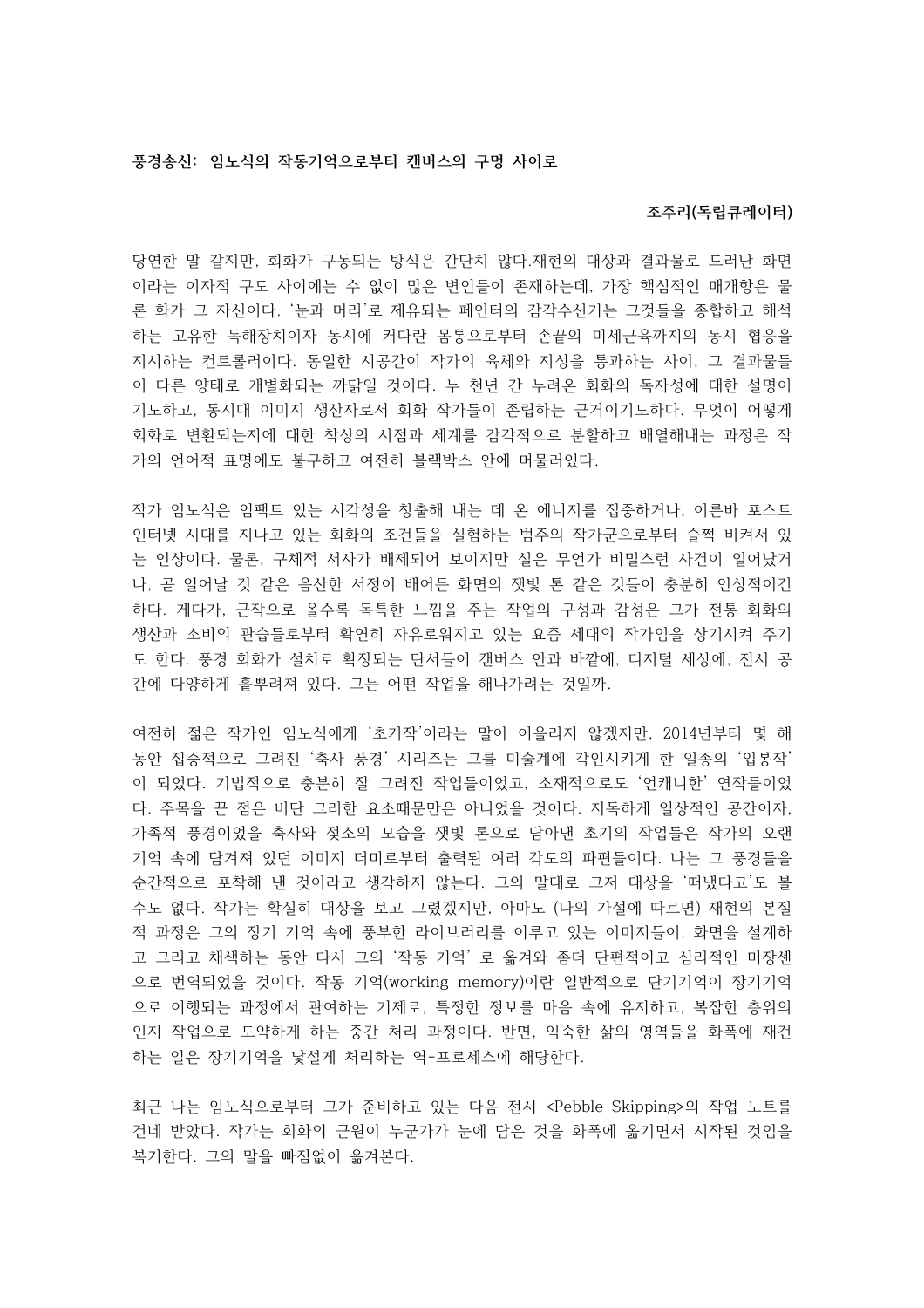"누군가에게 무엇을 담아 달라는 부탁을 한다면 그는 손바닥을 오므리는 형태를 만들고 손을 천천히 올릴 것이다. '회화'의 복기는 바로 이 손에 담긴 풍경을 들어 눈으로 가까이 하는 것 에서 출발점을 가진다. 그러나 모래를 담아 눈 가까이로 올리는 행위에서 떠올릴 수 있듯이 우리는 필연적으로 떨어지는 모래알들을 피부로 느낄 수밖에 없다. 파편으로 떨어지고 분산되 는 모래알들은 이미 담고 있는 모래 더미를 놓칠 수 없기에 마치 사라지는 것처럼 보이기도 한다. 하지만 그것은 사라지는 것이 아니라 단지 우리에게서 조금 멀어져 그 형태가 보이지 않는 것뿐이다. 캔버스의 직조 사이 사이에서 모래알처럼 풍경은 유실되고 결국 남는 것은 풍 경을 담은 프레임인 동시에 그들의 잔존이다."

작가의 사유가 도달한 지점은 무엇을 어떻게 그려내는가에 멈춰 있지 않다. 이윽고 혹은, 다 시금 회화의 작동 방식과 회화 안에서의 풍경의 재건과 상실에 관한 이야기를 하고 있는 것이 다. 경계 혹은 장치로서의 프레임에 관한 언급은 회화에 담기는 것들의 여집합에 관한 의식이 자 작업과 작업 아닌 것, 일상과 일상 아닌 것에 대한 총체적인 노트이다. 비교적 고정적인 위치 값을 점하는 정물이나 인물과 달리 풍경은 프레임 바깥으로 버려지거나, 포기되어지는 데이터 값이 많다고 할 수 있는데, 이를테면 스냅 사진과 유사한 선택과 배제의 과정을 따르 는 것이다. 그러나 사진과 또 달라, 현장에서 선택된 구도는 작업실의 캔버스 위로 옮겨오면 서 이후 회화의 실행과정에서 매우 독자적인 (디지털 보정과는 전혀 다른 성격과 층위의) 편집 과정을 거치게 된다. 작가의 설명에 의하면 최종적으로 선택되는 이미지들은 개인적인 신체의 체험과 특별한 연관성이 있는 것들이다. 오래 머물렀던, 혹은 자주 걸어 다니는 장소를 벗어 나 다시 그곳을 찾을 때 새로운 발견을 할 때가 있는데, 무뎌진 공간과 장면들은 삭제되고 이 전에는 보이지 않았던 이미지들이 눈에 들어오게 되는 것이다. 의도적인 반복을 통해 무감각 한 시공간을 걷어내다 보면, 일말의 의미없는 풍경들은 캔버스 구멍 사이로 빠져나간다. 편집 적으로 도려낸 풍경이 아닌, 잔존하는 풍경이 탄생하는 과정에 대한 작가의 설명은 회화가 얼 마나 시간적인 장르인지를 다시 한번 깨닫게 한다.

다시 한번 작가의 작동기억에 대한 이야기를꺼내본다. 원어로는 말그대로 '일하는' (working) 기억(memory)이다. 축적된 기억 일부를 지워 나가기, 무감각해진 도시의 구석 안에서 접혀 있던 시간을 되살리기. 검푸른 영등포의 녹턴과 창 너머 펼쳐진 난지의 핑크빛 석양을 그리느 라 분주했던 것은 붓을 쥔 손 뿐이 아닌 그의 중추신경계, 운동 뉴런, 시상하부의 전달물질이 었을지 모른다.

지난 몇 해 동안 임노식이 생산해낸 작업들이 말해준다. 어제와 다른 풍경을, 내일 소거될 지 모를 풍경을. 눈 앞에 송신된 화면 속에서, 캔버스 프레임 바깥으로 달아난 시간과 틈 사이로 빠져나간 기억까지를 애써 더듬어 본다.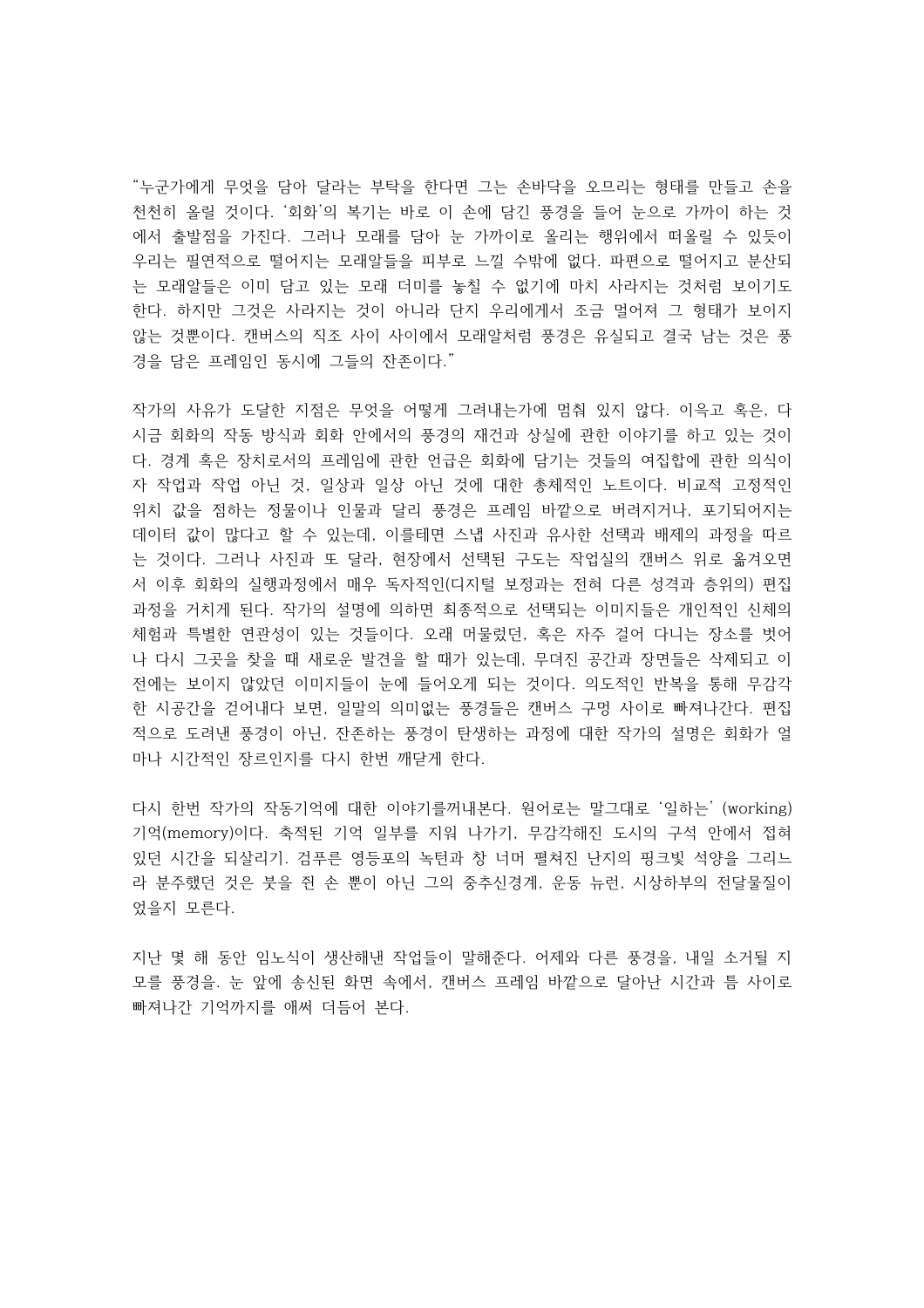**Transmission of Landscape: From theWorking Memory to the Holes in the Canvas in LIM Nosik's Work**

## **Juri CHO**

It might sound apparent, butpaintings do not function in a simple manner. There are numerous variables in thebinary relations between the object of representation and the resulting pictureplane, and one of the most important parameters is, of course, the painterhimself. Synecdochically speaking, a painter's 'eyes and head' that function asa sensation-receiver, are an intrinsic reading apparatus that aggregates andinterprets the senses. At the same time they are a controller that instructsthe simultaneous cooperation of the largest parts of the torso to the smallestmuscles in the fingertips. This is perhaps why the identical space-time passesthrough each painter's body and intelligence, and is then individualized intodifferent forms of the result. This explains the uniqueness of paintings in thehistory of the past thousand years as well as the basis for painters, ascreators of images in the contemporary world. Despite the verbal explanationof painters, the moments of conception of how something gets transformed into apainting, and the sensual procedure of dissecting and disposing thesensible, it remains in a black box.

The artist LIM Nosik seems to stand aside from thegroup of artists, who focus their energies to create impactful images orexperiment with the condition of paintings in the post-internet era. Hispaintings do not seem to include a specific narrative, however, thegloomy atmosphere or the dark mood leaves us a strong impression as if amysterious event has happened or will soon occur. Furthermore, the more uniquecompositions and sensibility found in these recent works remind us thathe is an artist of the present generation who is freed from the conventionalproduction and consumption of traditional paintings. There are many clues ofhis landscape paintings that expand toward installation, in and out ofthe canvas, the digital world and the exhibition space. What kind of works ishe trying to create?

The term 'early work' does not quitefit with the still young artist LIM, however his 'landscape of cattleshed' series that has been intensively painted for a couple of years since 2014,made its de facto debut in the artworld. The series is technically well paintedand deals with uncanny subject matter. However, these are not the only reasonsthat have drawn attention to it. His early works portraying tedious everydayspaces and familial landscapes of the cattle shed and milk cows in greyish-tonecanbe seen as many-sided fragments that are generated from thepile of images inside the artist's old memory. I do not think his works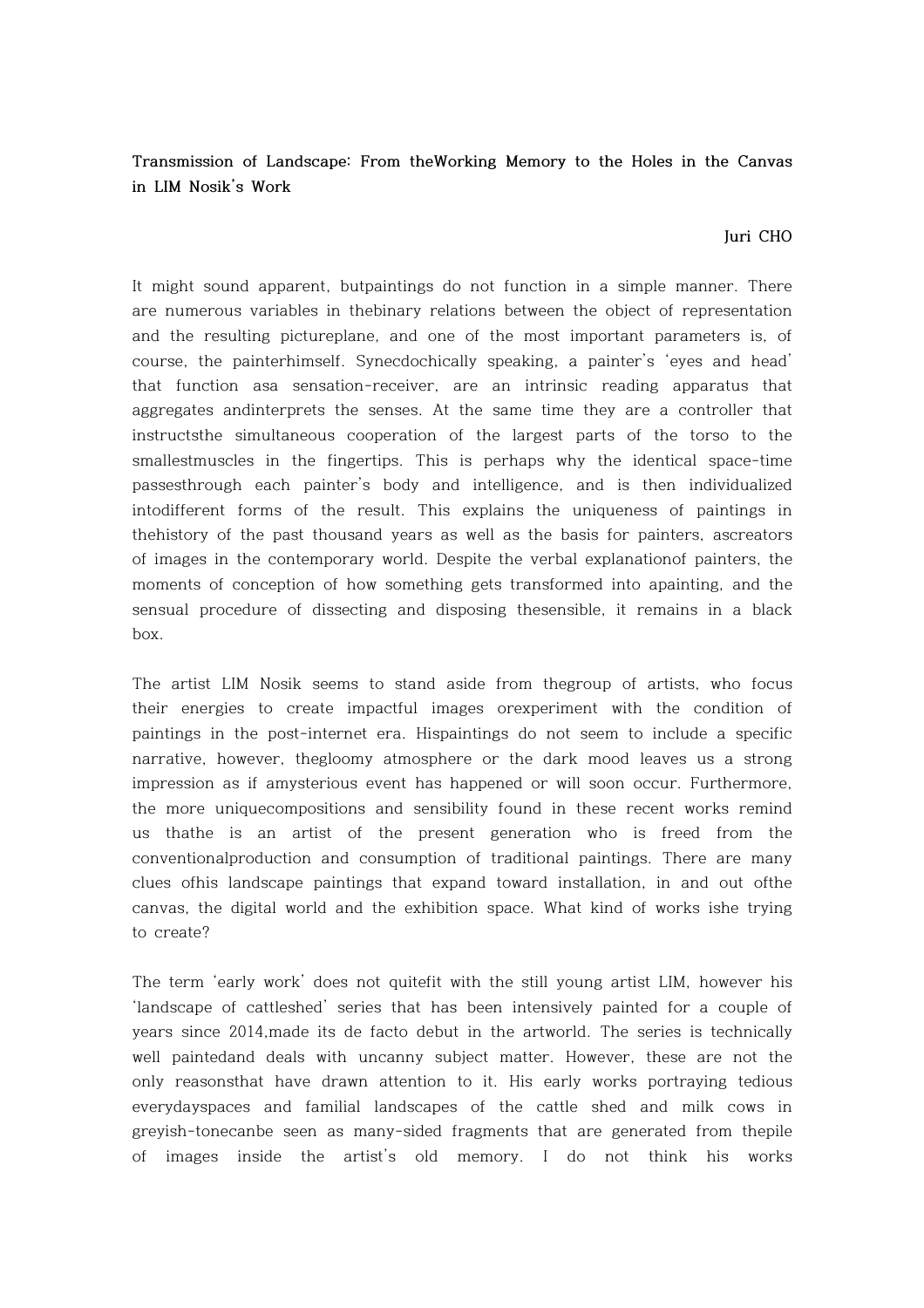areinstantaneous snapshots of the landscape, nor do I agree with the artist'swords that he merely 'scooped up' the objects in the paintings. The artist musthave earnestly depicted the object in real life, however, according to my hypothesis,the procedure of his representations is as such: During theprocess ofcomposing and coloring, the images constituting a rich library in the artist'slong-term memory must have moved into his 'working memory', and then aretranslated into a fragmentary and psychological mise-en-scéne. Working memoryis a mechanism involved when short-term memories get stored intolong-term memories. It is an intermediate processing that keeps specificinformation in the mind, and lets it emerge into the complicated layer of cognition.On the other hand,the job of reconstructing the familiar realm of life onto the canvas is areverse process that defamiliarizes long-term memory.

Recently, I received an artist note from LIM about hisnext exhibition<Pebble Skipping>. LIMreflects on the origin of painting, explaining that it starts when an artisttransfers things captured through their eyes onto the canvas. Below is quotedfrom his note.

"If you ask someone to put something in something else, he will cup his palms and slowly move it upwards. The reflection of painting begins when one raises the landscape in his handsand bring it to his eyes. However, as we can imagine from the act ofholding sand and raising it near the eyes, we can inevitably feel the fallinggrains of sand. The grains of sand falling and disseminating look as if theyare disappearing, because we cannot let go of the pile of sand in our hands.However, they did not disappear, but rather become invisible as they just movedaway from us. The landscape is swept away like a grain of sand through the gapsof the waft and weft of a canvas. What remains is the frame holdingthe landscape and their remnants."

The artist's introspection continues beyond the question of what to draw and how. Eventually or allover again, he inquires about the operation of painting and thereconstruction and loss of landscape in it. He mentions the frame as a boundaryor an apparatus, demonstrating his conscious interest in things that are notcontained in the painting. It also becomes a comprehensive note on what is workand non-work, everyday and non-everyday. Unlike figures or objects occupyingrelatively fixed positions, landscapes have more elements that areabandoned or given up from the picture frame. They are similar tosnapshot photos that follow the process of selection and exclusion. However,unlike photographs, as the compositions chosen on site are moved onto thecanvas, they go through a unique process of editing during the execution of itspainting. According to the artist's explanation, the finalselection of images has special